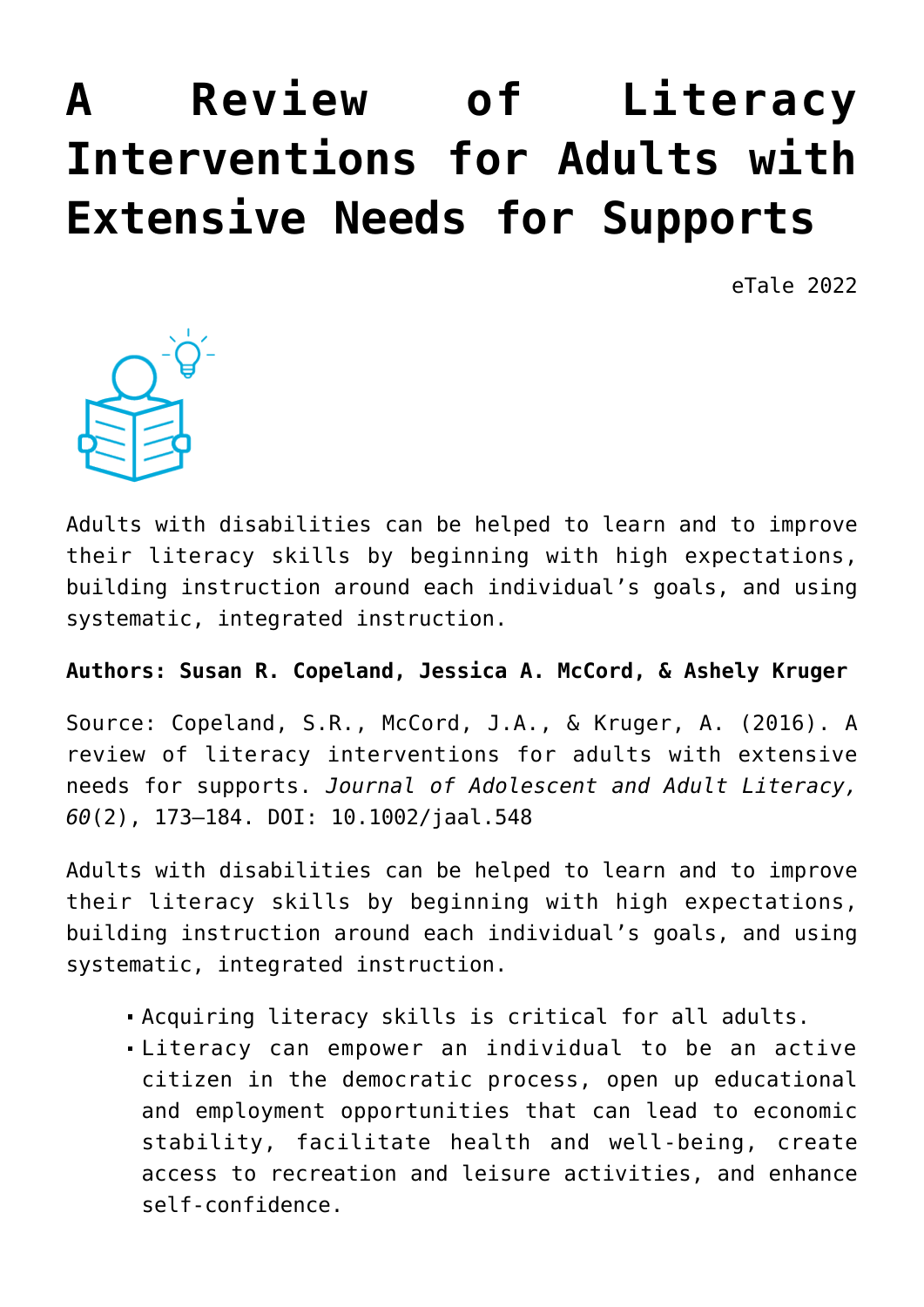- In this review, the population of individuals who require assistance across all aspects of their lives is considered. This includes individuals with intellectual disability (ID), autism spectrum disorder (ASD), or multiple disabilities.
- Instruction for adults should consider their typically pragmatic, problem-centred orientation to learning.
- Motivation, self-direction, and task/learning organisation all appear to play important roles in the experiences of most adult learners.
- Many adults with disabilities did not receive appropriate, individualised, systematic, and sustained literacy instruction while they were in school and therefore did not acquire literacy knowledge and skills.
- It is recognised that literacy learning is a lifelong process, not something that ends when compulsory education stops.
- Literacy encompasses both the skills needed to make meaning out of symbols (e.g. decoding and encoding text) and the broader uses of literacy within an individual's life.



### **Present study**

This review first investigates instructional interventions to teach acquisition of the skills needed to read. Second, it focuses on describing and evaluating the types of literacy instruction programmes available to adults. Therefore, it sought to describe the participants in this area of research, the types of literacy targets represented, the types of interventions used, and the outcomes of these interventions.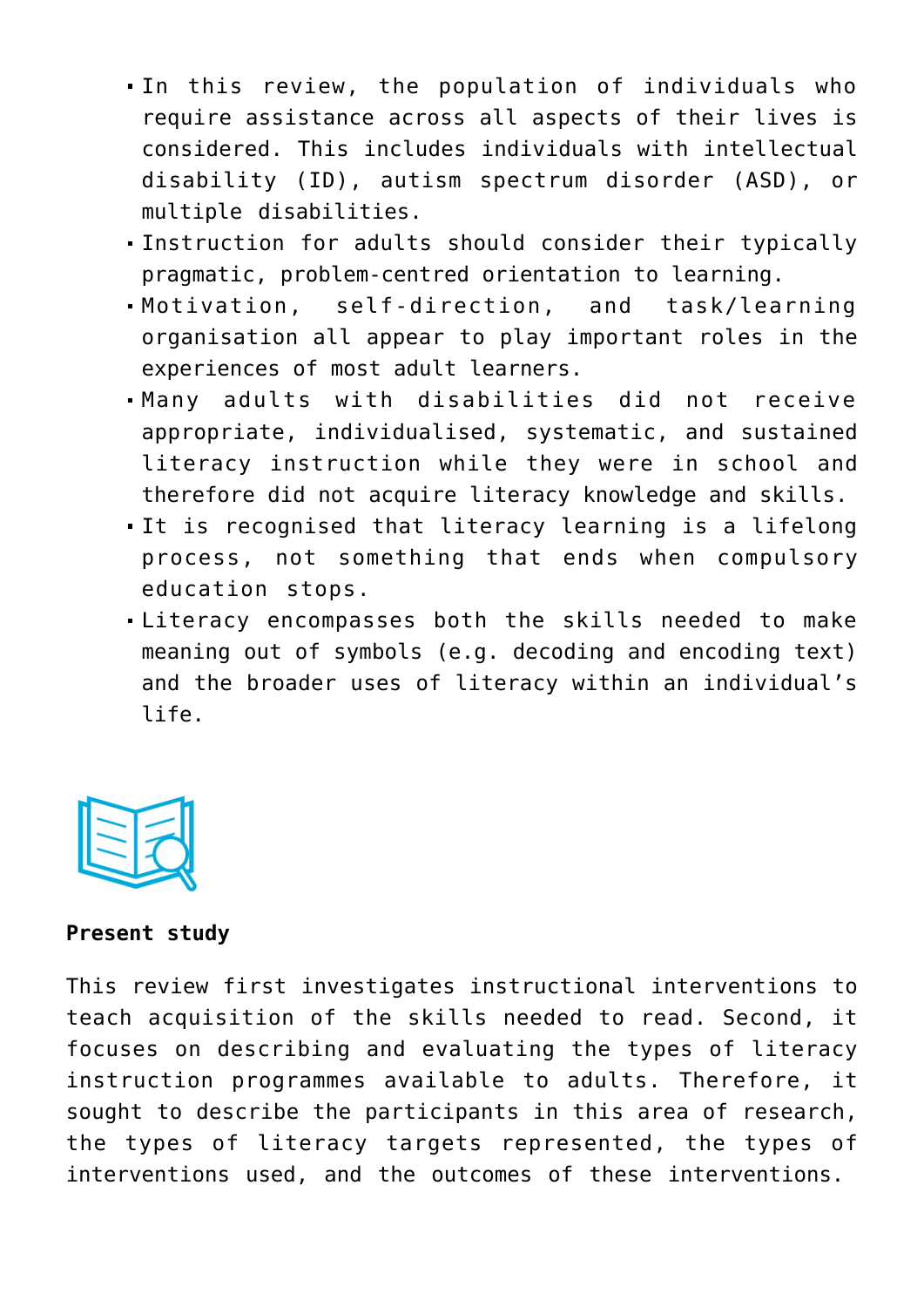**Participants** In total, 169 adults aged between 18 and 57 years participated in the studies. Participants in 14 studies had a primary diagnosis of ID, and participants in three studies had a primary diagnosis of ASD.



## **Findings**

- Many of the reviewed studies focused on multiple literacy targets and combined more than one instructional strategy or approach into an intervention package.
- Intervention targets fell into three general categories: word identification (with and without a focus on word meaning); reading or listening text-level comprehension of narrative or expository text; and multiple literacy targets taught within integrated instruction.
- The primary intervention categories were behavioural strategies, which used tightly controlled presentation of items to be taught and strategic use of reinforcement; visuals (such as symbols); strategy-based interventions; and multiple-component interventions.

# **Behavioural strategies**

- Time delay begins by simultaneously showing and reading/defining a word and asking the student to repeat the word/definition. The teacher then presents the word but waits a specified number of seconds for the student to respond before providing a prompt.
- Participants learned to read and provide definitions of label words and were able to generalise these skills across novel products (but not across settings).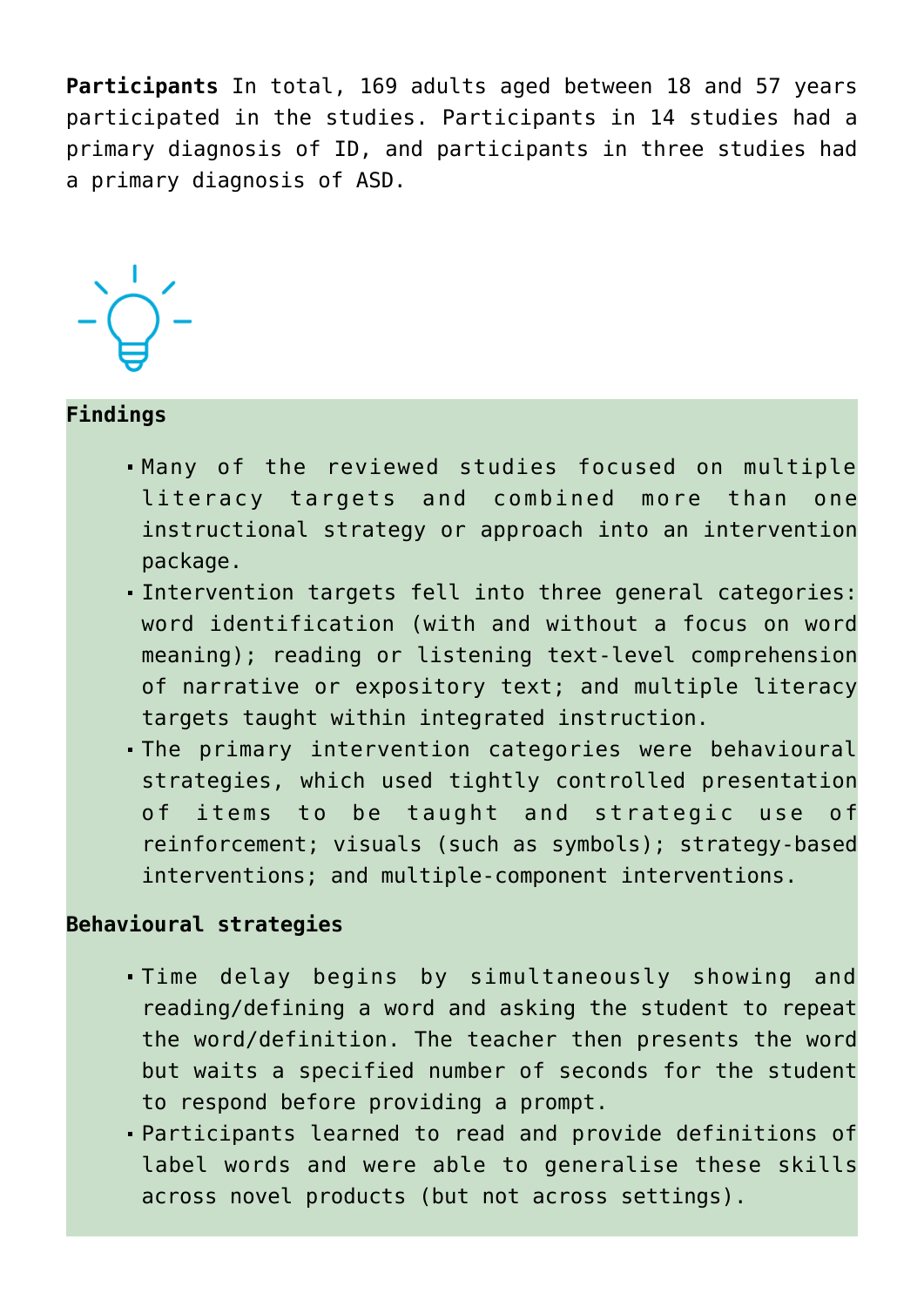# **Visuals**

- Researchers in three studies specifically examined whether pairing visuals (such as pictures or symbols) with text helped adults learn literacy skills.
- Participants with lower reading levels benefited more from using symbolised text than those with higher skill levels.

## **Strategy-based interventions**

- The repeated reading intervention Reread-Adapt and Answer-Comprehend (RAAC) increased participants' fluency (correct words per minute) immediately following the intervention as well as their accuracy in answering factual and inferential comprehension questions.
- By teaching summarising, questioning, clarifying, and predicting, the use of strategies after the intervention increased and showed significant transfer of comprehension skills to standardised measures of reading comprehension.
- Teaching use of question words, prediction, and retelling helped to increase reading accuracy, fluency, and comprehension on standardised measures.

#### **Multiple-component interventions**

- Instruction in phonological awareness, word identification, syntax rules, and text and narrative reading comprehension improved the experimental group's performance with word identification in oral production and silent reading and comprehension at the sentence level (but not narrative comprehension).
- Teaching phonological awareness, phonics knowledge, sight word vocabulary, understanding of text structure, and ability to compose text all improved discrimination of beginning sounds, acquisition of nine sight words, concepts about print, and confidence with literacy